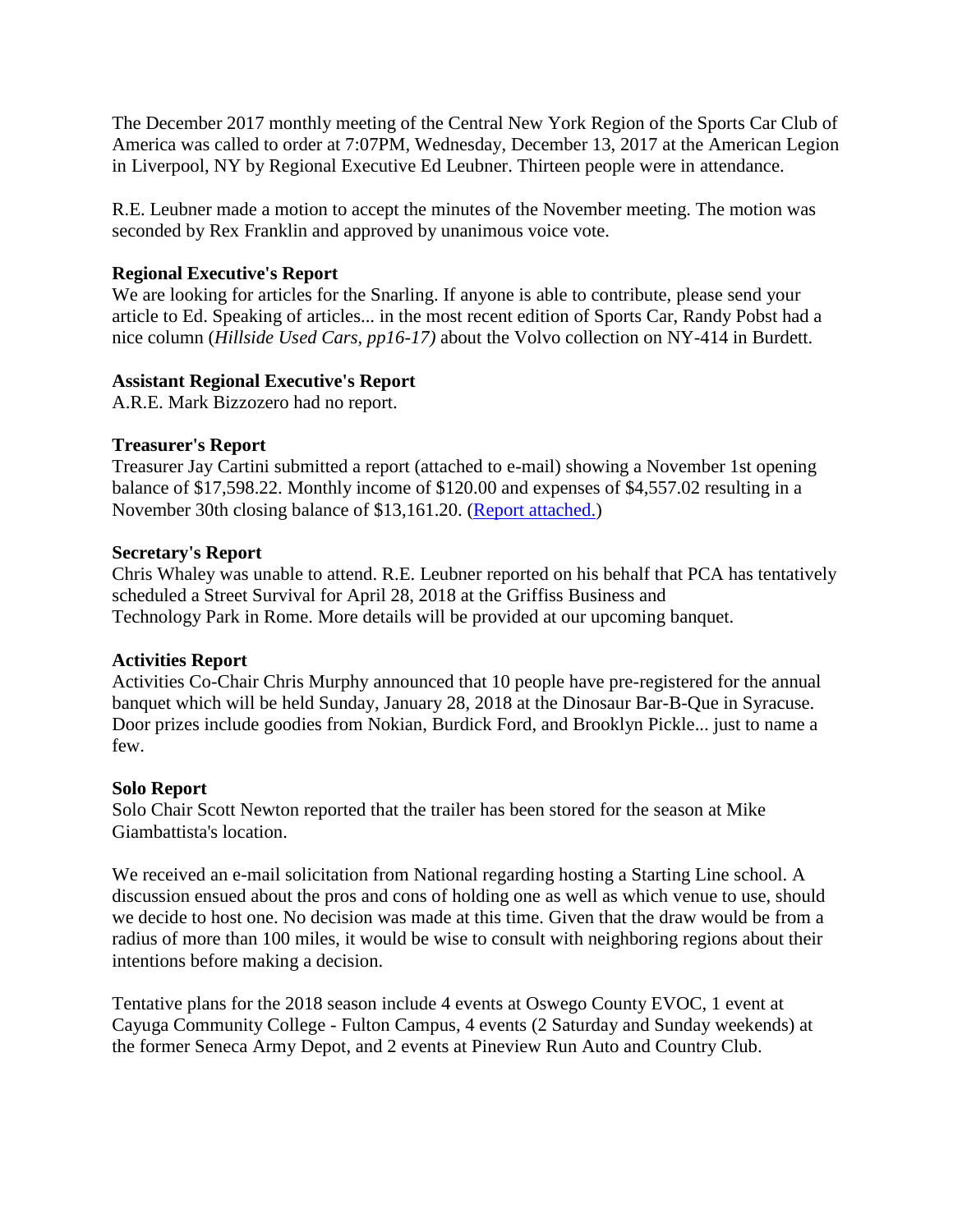The club has a 2-year membership with Pineview that gives us the ability to hold 2 events there in 2018 and 2 events in 2019.

## **RallyCross Report**

RallyCross Chair James Quattro reported that the final event of 2017 was held December 10th at Walczyk's Farm. Twenty one participants took their turns in the dirt. (Standings are attached.)

The preliminary 2018 season has been put together featuring 10 events split about evenly between Walczyk's Farm and CNY as well as 1 STPR event in Wellsboro, PA. The 2018 season kicks off with a night event at Walczyk's Farm on January 20th.

A re-stocking of supplies including weekend membership forms, waivers, and incident reports is likely needed before the next event.

# **Flagging and Communications Report**

Mick Levy reported that opening weekend at WGI will start off with the Green Grand Prix on Friday, April 13th, followed by public parade laps on Saturday and Sunday. Pricing again is set at \$25 for 3 paced laps with the proceeds going to charity.

The Pirelli World Challenge Finale on Labor Day weekend will replace the Indy Car event.

# **Road Rally**

Frank Beyer had no report.

## **Membership**

R.E. Leubner reported that December anniversaries include Davie Robinson at 52 years and Lynn Hidy at 33 years.

## **Old Business**

None

## **New Business**

We have received our quarterly allotment of Apex magazine. Contact Jay Cartini if you would like a copy.

James sang the praises of the TrackAddict smartphone (free version or \$9 enhanced version). The app logs G-force, distance, average speed, etc... It will map your runs so you can compare them. External GPS can be used for better resolution. OBDII connection adds additional data. External cameras can also be attached. See http://racerender.com/TrackAddict/ for more details.

Because of the annual banquet, we will not have a regular meeting in January. Since the 2nd Wednesday of February is the14th (a.k.a. Valentine's Day), a discussion was had to move the February meeting to the first Wednesday, February 7th. Everyone was in agreement.

The winner of the 50/50 raffle was Mark Mangicaro. The sole prize, a portrait of Alexander Hamilton, was added to his wallet.